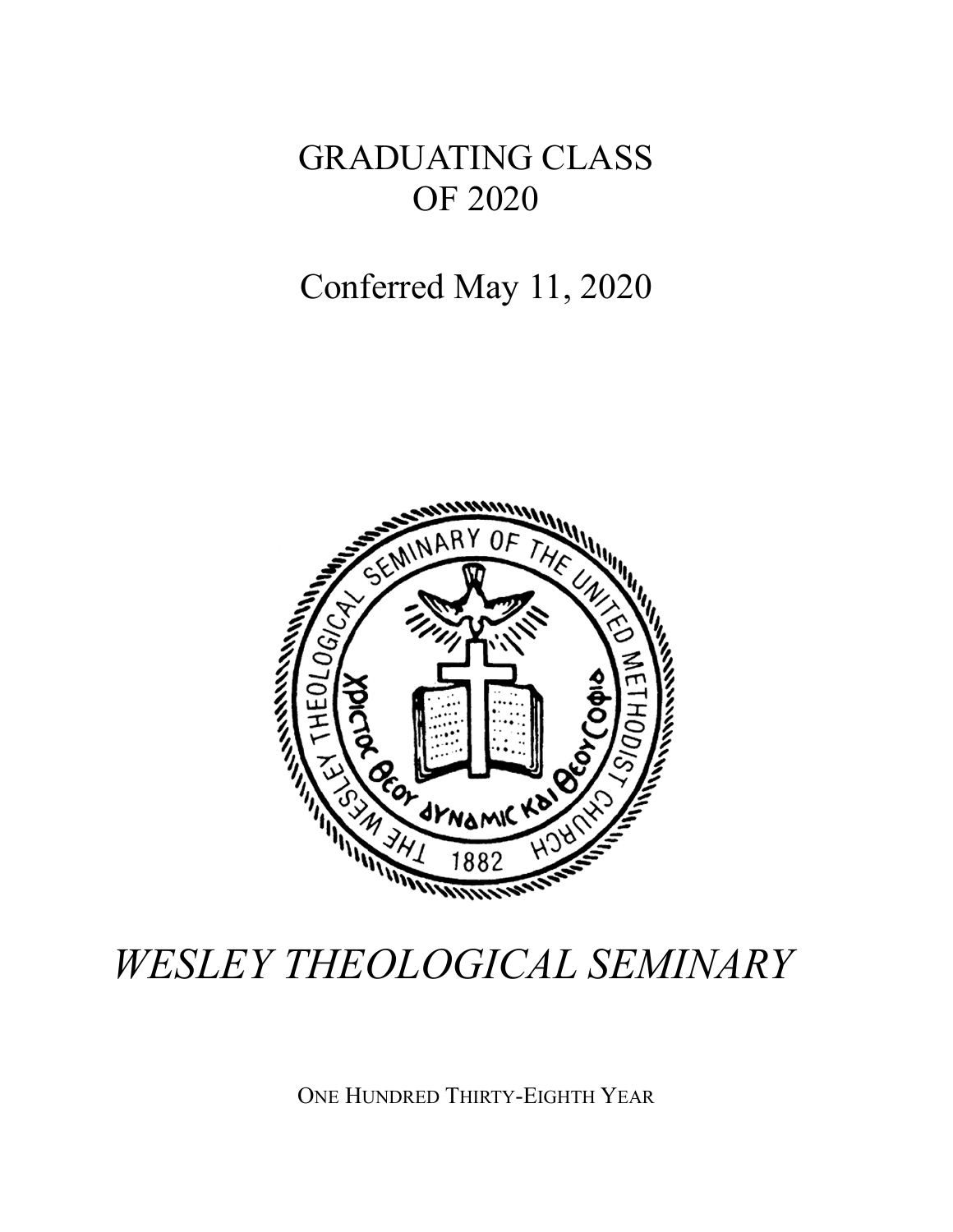#### **2020 GRADUATES AND DEGREES**

Honors are based on a possible 4.0 Grade Point Average and are designated as follows: \* with Honors (GPA 3.70-4.0)

#### **Master of Arts**

Helen M. Ballew \* Patricia Mary Bradley \* Kevin William Bryant Barbara Page Carlson \* Kyle David Dixon \* Guoxing Fan Kristina Neal Fites Carmen Cecilia Ford Elliott Tryshawn Jones Min Su Kim \*

Marci Michelle Matthews Dennis Carter Morgan \* Celeste J. Myers \* Stacy Abigail Oentoro \* Joseph LaDonna Saunders Mary Anne Staring Hai Qiang Wang Maxine Samms Washington Renna Patrice Young

#### **Master of Divinity**

Charles Wesley Anderson-Gray \* Melvin Tyrone Bond Kasongo F. Butler Nathaniel Minki Choung Claire Mackenzie Coker \* Ellie Elizabeth Crain Tamera S. Davidson \* Sarah Mae Gabuyo \* Alicia Janine Grey \* Matthew David Grise Dionne Therese Hall Jamice Amanda Holley SeongUk Hong Naylo Terrell Hopkins Betsy Taylor Hudson \* Ilgha Monga Ilunga Ebonie Tyla Johnson-Cooper\* Hyungkyun Kim Jared Daniel Lorraine Angela Marie Lovegrove Lamar Parrish McIntyre

Brian Jeremy Means-Koss \* Geitra Jane Mickelson \* Samuel James Mitchell \* Gloria J. Montgomery Pamelia Kent Moore Timothy John Mount \* DeAnn Lizzie Newhouse \* David Guy Norton \* Christopher David Pelfrey Jason Brant Perkowski Joseph Perry, Jr. Yvenais Pierre Silas Sunil Samson K Elizabeth Scarry \* Barbara Ann Schweitzer \* William Blake Smarr Samuel Robert Tryon \* Olivia Margaret Warren Stephanie Hicks Willett Gloria Renee Williams-Bland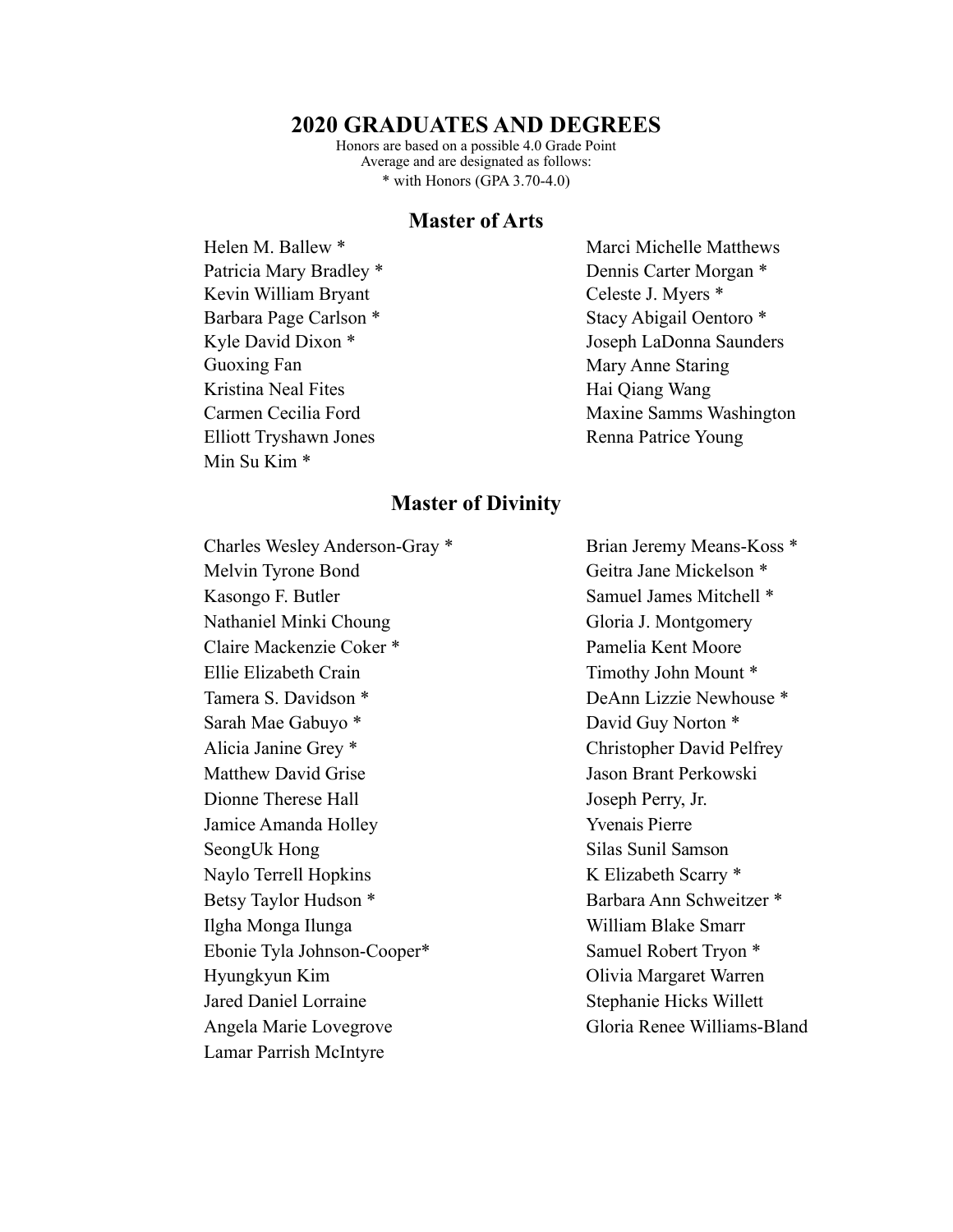## **Master of Theological Studies**

Amy Lynn Buxton Esther Inuwa Benjamin Lee Krause \* Elizabeth Pruchnicki \* William Hall Schneider \*

Evan Thomas Shively \* Eric Scott Snader \* Robert Michael Vanzant Holli L. Vining \*

### **Doctor of Ministry 2020**

| Tofa Amouzoun                                                                               |
|---------------------------------------------------------------------------------------------|
| Overcoming Spiritual Bondage in Methodist Churches in Togo: Deliverance in                  |
| Counseling as a Pastoral Approach                                                           |
| Chad B. Anglemyer                                                                           |
| A Processional of Hope: Developing Cross-Sector Collaborations Between Local                |
| Churches and Public Schools as an Act of Social Justice                                     |
| Giovanni Arroyo                                                                             |
| Cross-Racial and Cross-Cultural Ministry in the Latino Context: Learning to Listen          |
| to Our Stories - Intercultural Competency 101 for Latino Communities                        |
| Kyung Sik Bae                                                                               |
| Enhanced Women's Leadership in Masai Churches by the Bible Women Training                   |
| in Longido District Tanzania                                                                |
| Michael Ray Baker                                                                           |
| Ministry at Sea: Lessons Learned Form a 295 Day Deployment Aboard the USS                   |
| Abraham Lincoln (CVN 72)                                                                    |
| Kip Bernard Banks, Sr.                                                                      |
| Assisting the Black Church in the Task of Child-Making                                      |
| Lisa Crump Banks-Williams                                                                   |
| Clergy Couple Care                                                                          |
| Wendi Allison Bernau                                                                        |
| Wayfinders: Engaging the Hero's Journey in Contemplative Prayer to Enhance                  |
| the Spiritual Depth and Practice of Missional Spiritual Directors                           |
| Chad Amory Bowman                                                                           |
| Healing From Moral Injury in the Military Context                                           |
| Rachel McPhail Boyd                                                                         |
| A Call to Action: Identifying and Actualizing the Social Justice Voice of the First Baptist |
| Church in Highland Park                                                                     |
| Yvonne Williams Boyd                                                                        |
| Strength Through Elevating Sacred Acts of Kindness: Supporting Individuals Living           |
| With Sickle Cell                                                                            |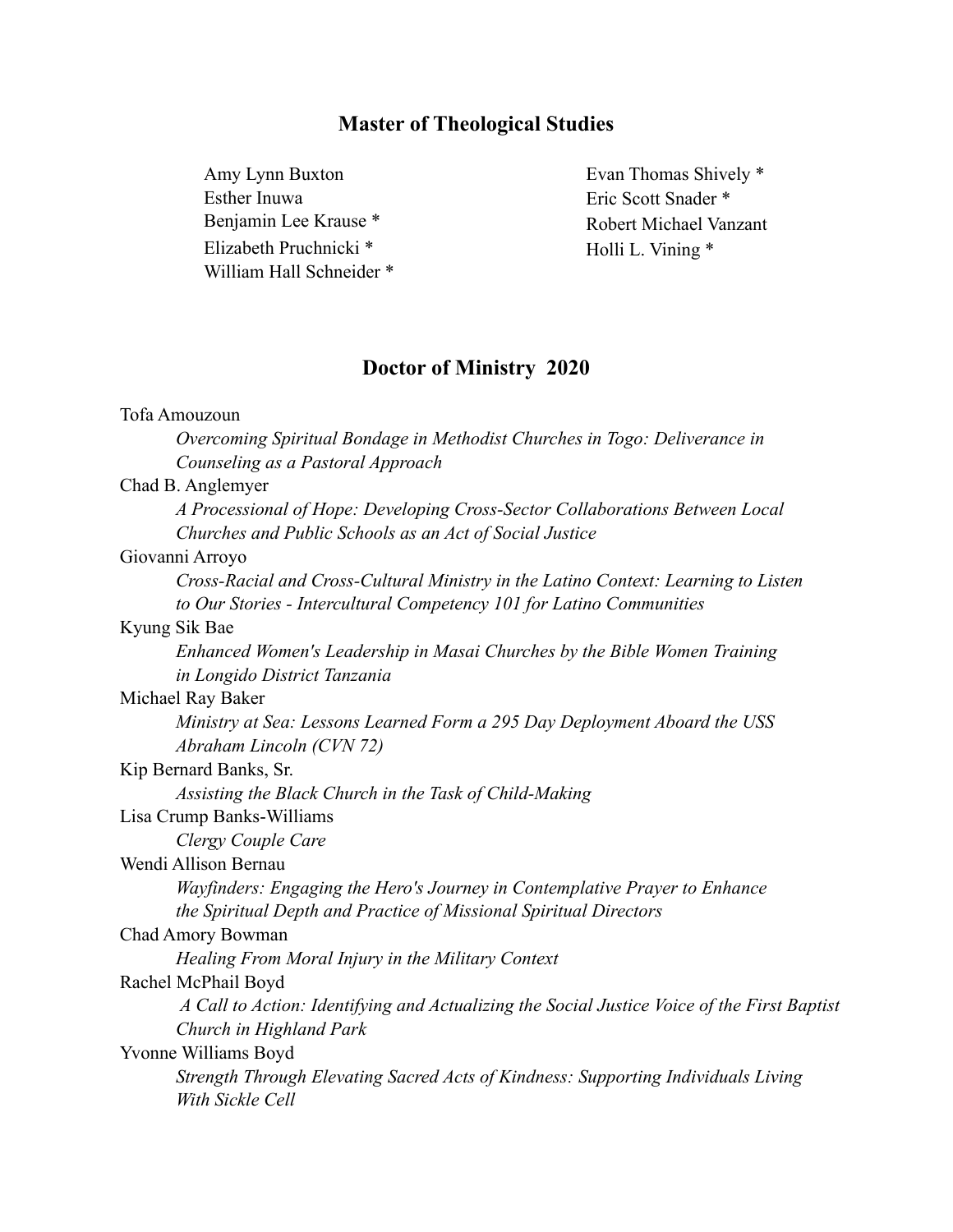| Freda L. Briggman          |                                                                                          |
|----------------------------|------------------------------------------------------------------------------------------|
|                            | Reframing Our Narratives: Using the "Curse of Ham" and the Arts to Reframe the           |
|                            | Narrative of Inferiority and Otherness for African Americans                             |
|                            | Myron Christopher Byles Sr.                                                              |
|                            | Triple P (Prayer, Praise and Perseverance): Building Spiritual Resiliency with           |
|                            | Prison Incarcerated at USACA-E                                                           |
|                            | Jevon Allen Caldwell-Gross                                                               |
|                            | There is Life After Death: Using Christ's Call to Sacrificial Living as a Foundation for |
|                            | Church Turn-Arounds in the Urban Settings                                                |
| Gregory A. Carrol          |                                                                                          |
|                            | Hospitality, Discipleship, and Awe: A Pentacostal Growth Paradigm                        |
| Donguk Cho                 |                                                                                          |
|                            | Study on Activating Methodist Class Meeting and Faith growth through                     |
|                            | "Bubu Sok-hui" (married couple class meeting)                                            |
| Woansuak Cho               |                                                                                          |
|                            | A Study on Pastoral Care for the Bereaved through First Memorial Service                 |
| Jay Daniel Cooper          |                                                                                          |
|                            | Healing Begins with Hospitality                                                          |
|                            | <b>Timothy Sean Crawley</b>                                                              |
|                            | Chaplains Under Tension: How Promoting the Free Exercise of Religion Creates             |
|                            | Tension and Ways to Mitigate it                                                          |
| Danny Paul Crosby          |                                                                                          |
|                            | Developing Spiritual Self-Care Events and Programs at Brooke Army Medical Center         |
|                            | through the Department of Ministry and Pastoral Care                                     |
| <b>Brent Dennis Culpen</b> |                                                                                          |
|                            | Moral Injury: Healing Intervention for the Wounded Warrior                               |
|                            | Autura Eason-Williams                                                                    |
|                            | Samaritan Community Reading Project: Engaging Congregation and Community in              |
|                            | Love of God and Neighboring                                                              |
| Emma Arely Escobar         |                                                                                          |
|                            | Reclaiming Salvation as Health, Healing and Wholeness in the Wesleyan Tradition: A       |
|                            | Contextualization for First-Generation Hispanic-Latinos                                  |
|                            | Charles Winslow Fiske, Jr.                                                               |
|                            | Developing a Workable Strategy for Membership Recruitment within the Dushzon             |
|                            | United Methodist Church, Kakata-Farmington River District, Liberia, Annual               |
|                            | Conference, the United Methodist Church                                                  |
|                            | Dewaine Lawrence Frazer                                                                  |
|                            | Transformational Discipleship that Leads to Church Growth                                |
| Levi Santure Gardner       |                                                                                          |
|                            | Re-Committed: Remembrance of Baptism as a Means of Church Growth and Lifelong            |
|                            | Discipleship                                                                             |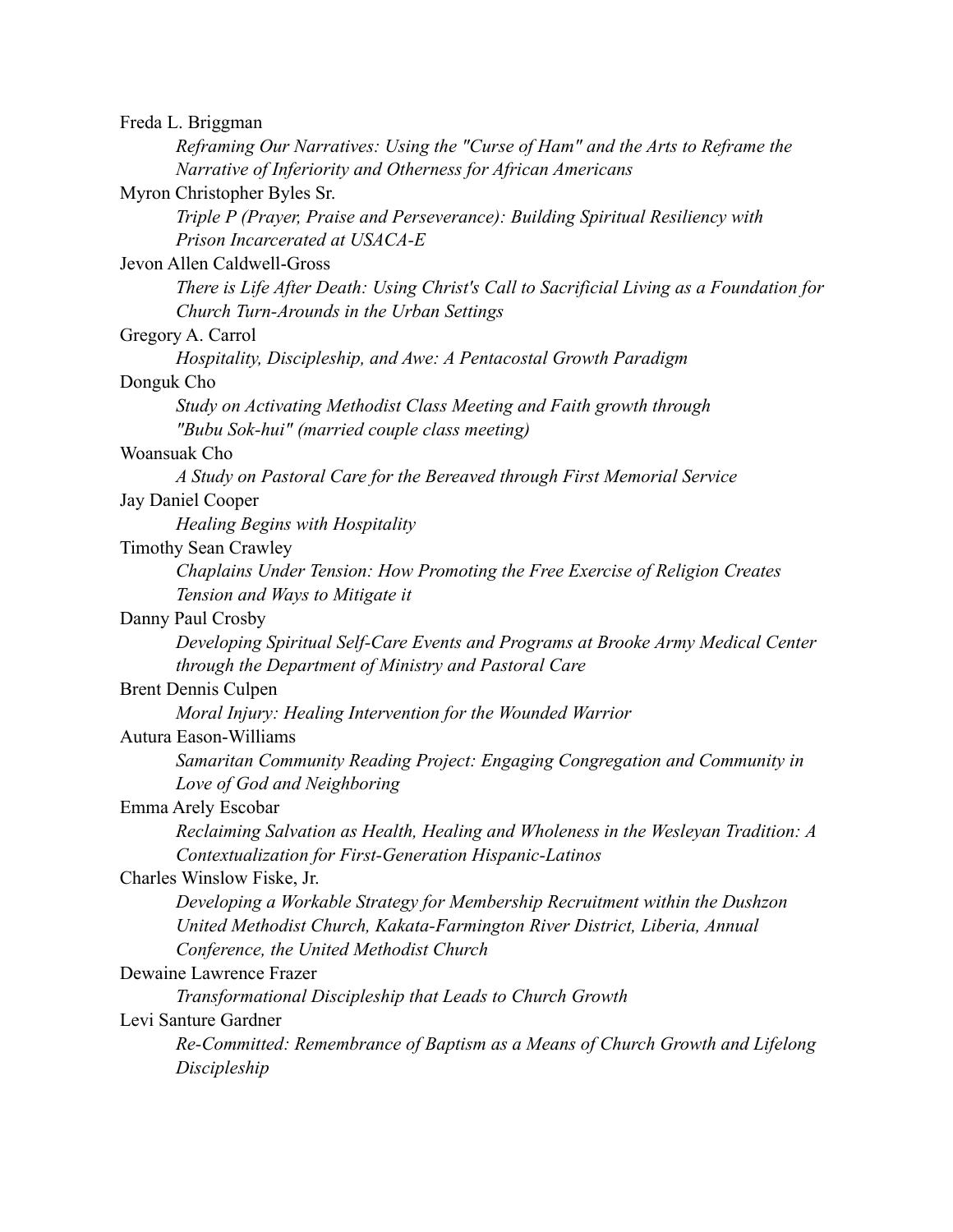Kenneth Dale Gillespie

*Formed in the Presence of God: The US Army Chaplain Corp and Classical Spiritual Formation* 

Miriam Christina Gross

*Seek Peace and Pursue it: The Church as a Messenger in the Public Square - Building Interfaith Bridges of Peace and Reconciliation* 

#### Woong Won Ha

*A Study on the Indigenous Church with Three Self Principle in Sri Lanka through SMC (Sri Lanka Mission Community)* 

#### Kimberly Hall

*Building Healthier Marriages in a Military Community* 

#### Oyedeji Olayiwola Idowu

*"A Triple C" (Arouse, Control, Convert and Connect) Model: Effect of Spiritual Resiliency Model in Curbing Suicide in Service Member's Lives* 

#### Matthew George Johnson

*Redeeming Failure: How the Stories of Failed Church Plants Point Towards Fruitfulness* 

#### Do Hyung Kim

*Building up a Practical Education program for the Aged Christians: Designing and Carrying out Senior Worldview Retreat* 

#### Man-su Kim

*Pastoral Care of the Congregation in Female Middle Crisis* 

#### Sunpil Kim

*A New Model of Senior Adult Ministry in an Aged Society: Focused on the Korean-American Church Context* 

#### Donald W. Kuntz

*Cut the Blue Wire: Diffusing tension in a United Methodist local congregation amidst denominational turmoil* 

#### Byunghoon Kwon

*Christian Nurture through Infant: Sanggye Gwanglim Church 'Agi Hakyo" Project*  Elizabeth Ann LeMaster

*Connecting with Our Community: When Service and Discipleship Go Hand in Hand*  Chul Yun Lee

*A Study on Revival and Building Healthy Spiritual Soil of Korean Methodist Church of Queens with Traditional Soil* 

#### Gwang Sub Lee

*A Study on the Revitalization of Local Church through Environmental Missions: Focusing on Ecumenical Environmental Ecology* 

#### Kang Won Lee

*A New Model of a Sustainable Church for the Next Generation of Immigrant Korean Christians*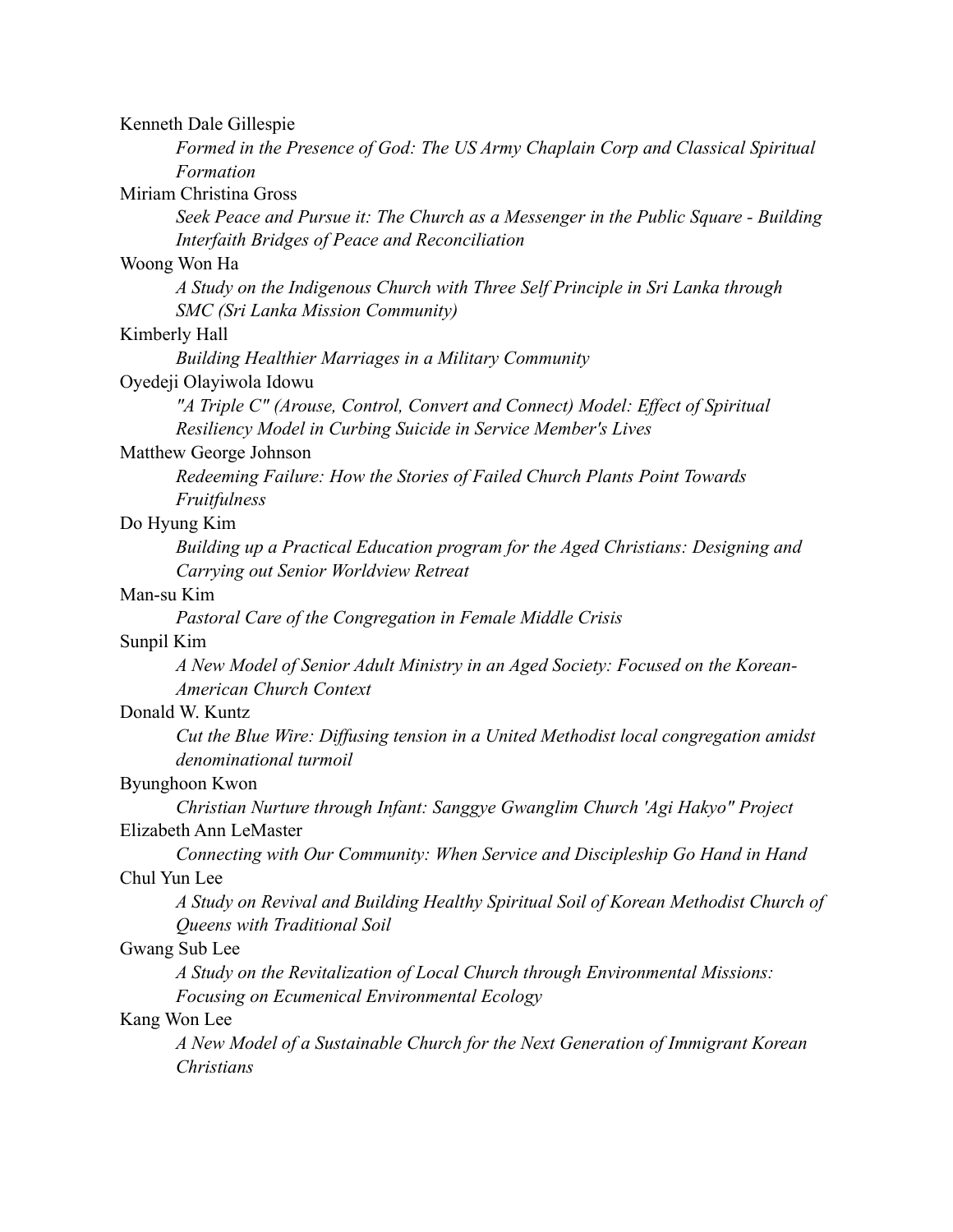| Woods Bradshaw Lisenby                                                                                                  |
|-------------------------------------------------------------------------------------------------------------------------|
| Creating Contemporary Worship: Interventions for Developing Contemporary                                                |
| Worship that is Theologically Sound, Liturgically Mindful and Culturally Relevant                                       |
| Anthony Jason McCullough                                                                                                |
| Wesleyan Revitalization of the Church Rooted in a Theology of Abundance                                                 |
| Gregory Shane McVey                                                                                                     |
| Silence and Solitude: Being Fully Present to God, Self and Others in a Distracted World                                 |
| Daniel Mejia                                                                                                            |
| The Early Methodist: Lessons in Renewal and Transformation for the Contemporary                                         |
| Church                                                                                                                  |
| <b>Drexel Norman Mitchell</b>                                                                                           |
| Nurturing Clergy and Laity Relationships for Effective Ministry                                                         |
| Marlene Rochelle Mitchell                                                                                               |
| Call on Paul: A Mentoring Tool for New Pastors in the Wasington Conference of                                           |
| the Second Episcopal District of the African Methodist Episcopal Church                                                 |
| Daniel Edward Moore Sr.                                                                                                 |
| African American Millennials: Silent Observers Waiting for the Prodigal Church                                          |
| to Come Home                                                                                                            |
| Laura Manny Norvell                                                                                                     |
| A Practical Theology for Fundraising: Practicing Abundant Life in Community                                             |
| Mark Edward Parsons II                                                                                                  |
| ArtReach: A Creative Spiritual Exploration for Queer Christians                                                         |
| Gary Don Sands                                                                                                          |
| Moral Injury: A Chaplain Pre-emptive Training to Mitigate the Longevity of Moral                                        |
| Injury Results through Community, Training and Spiritual Resilience                                                     |
| Azande Mangeango Sasa                                                                                                   |
| Ministry of Presence in the Absence: the Art of Being Providing Pastoral Care<br><b>Across Multiple Deployed Spaces</b> |
| Rebekah Ann Savage                                                                                                      |
| Decolonizing Our Bodies, Minds and Spirits: Resiliency and Spiritual Practices Among                                    |
| Unitarian Universalist Religious Professionals of Color                                                                 |
| John Earl Scott                                                                                                         |
| Pro Deo et Patria: Lessons from Daniel for Navigating the God-Country Paradox as an                                     |
| Army Chaplain                                                                                                           |
| Joseph Douglas Sherwin                                                                                                  |
| Restorative Rest: Sounding the Alarm on a Culture of Excess                                                             |
| Dong Nam Shin                                                                                                           |
| A Study on the Restoration of Faith and the Calling Education of the Young Adult as "An                                 |
| Abandonment Generation"                                                                                                 |
| Peter Paul Stone                                                                                                        |
| Developing a Coaching Model of Ministry to Mitigate Moral Drift in Special Operations                                   |
|                                                                                                                         |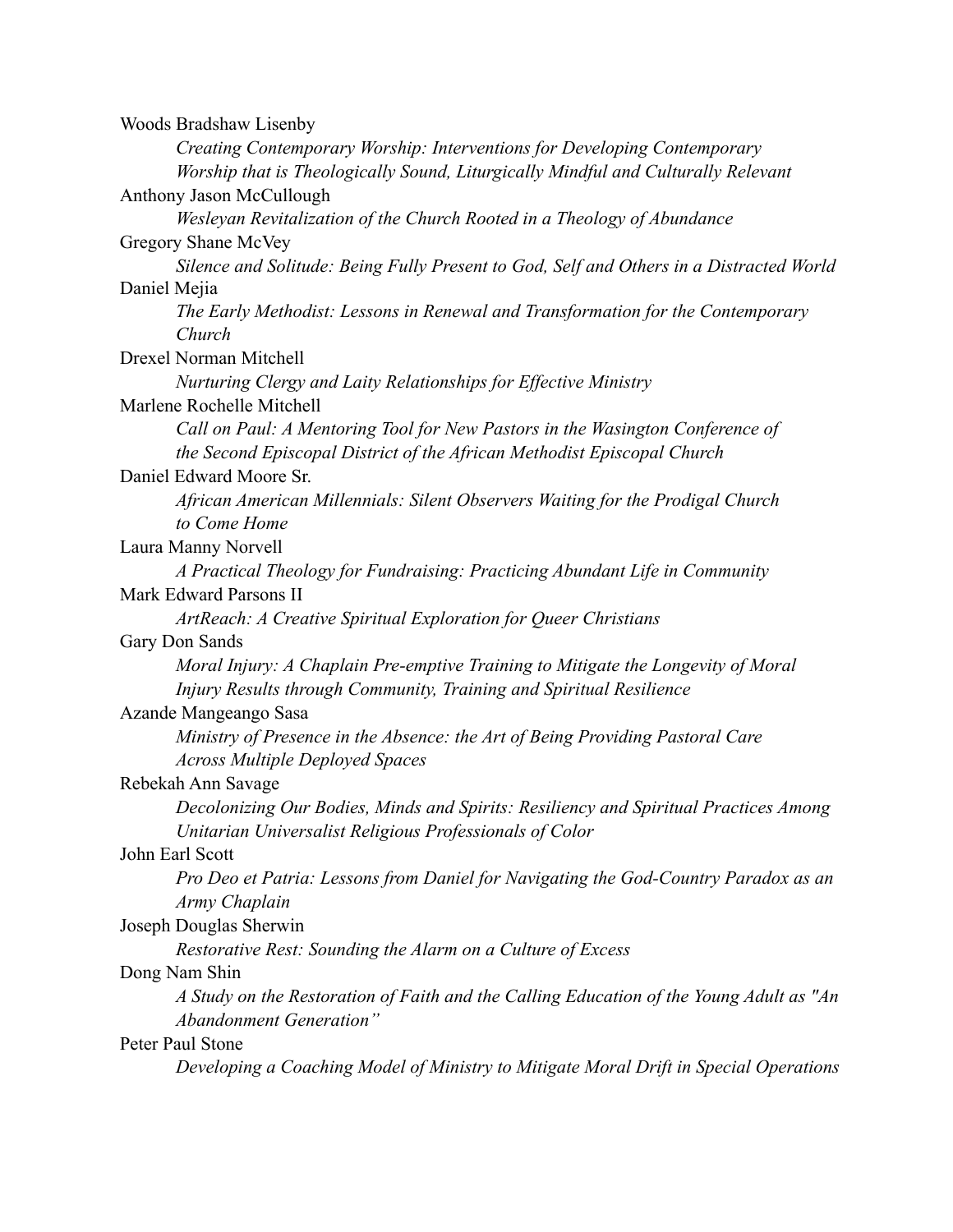| Dorothee Edith Tripodi |  |
|------------------------|--|
|------------------------|--|

*Dare to Change: Adaptive Leadership Internship Experiences for Seminary Interns in Field Education* 

Natalya Tsay

*Research on the Rooting of New Believers in the ATA Church Through the Hospitality Program* 

Christopher John Washburn

*Enhancing the Chaplain's Role In Support of Suicide Prevention Efforts: An Active Duty Army Battalion Chaplain's Pursuit of Saving Soldiers' Lives* 

David Overall Weatherly

*Know Their Suffering: Facilitating a Deeper Understanding for the Local Church of the Plight of the Working Poor* 

Thomas Andrew Williams

*Cultivating Holy Friendships: An Ecumenical Cohort Model for Redemptive Social Change* 

Nick Jason Works

*The Road Less Traveled: Pilgrimage and Spiritual Formation Among Younger Christians*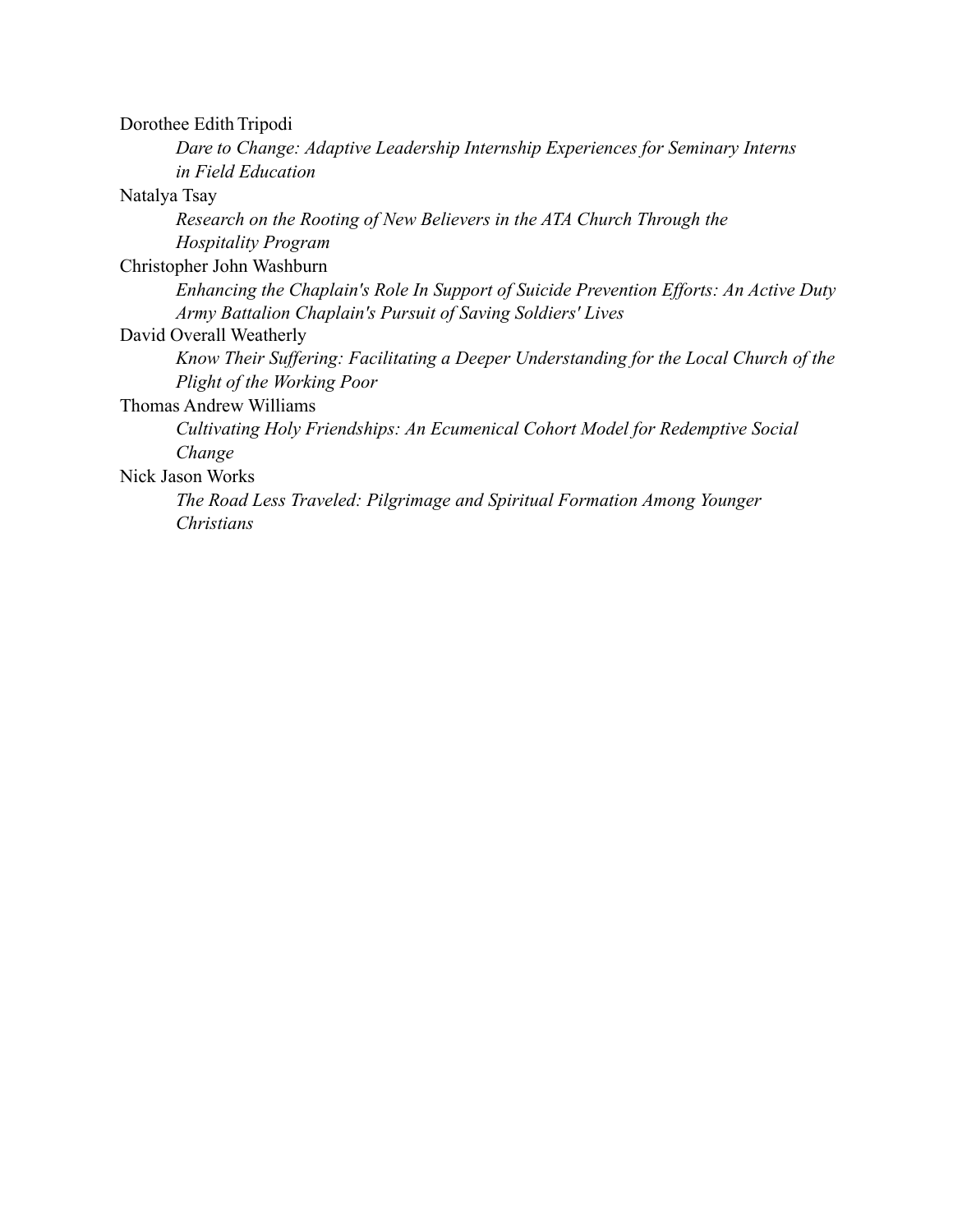## **WESLEY THEOLOGICAL SEMINARY AWARDS 2020**

| Society of John Wesley Award of Merit<br>Rev. Dr. Rhonda VanDyke<br>Rev. Dr. Joseph W. Daniels, Jr.                                                        |
|------------------------------------------------------------------------------------------------------------------------------------------------------------|
| Award for Competence and Interest in Methodist History<br>Sarah Mae Gabuyo<br><b>Timothy Mount</b>                                                         |
| Fellowship of United Methodists in Music and Worship Arts Award<br>Ellie Crain                                                                             |
| Interpretation Award for Excellence in Biblical Studies<br>Min Su Kim                                                                                      |
| Maryland Bible Society Award for Proficiency in Biblical Preaching<br>Sarah Mae Gabuyo                                                                     |
| Order of Saint Luke Hoyt Hickman Award in Liturgy<br>Kasonga Butler                                                                                        |
| Margaret Pittman Award in Urban Ministry<br>K. Scarry                                                                                                      |
| Diedra Kriewald Award for Commitment for Excellence in the Teaching Ministry<br>Barbara Carlson                                                            |
| Laurence Hull Stookey Awards for Outstanding Leadership in Liturgy and Worship<br>Sam Mitchell<br><b>Catherine Rapking Langenstein</b><br>John Langenstein |
| Excellence in Public Theology<br>Claire Coker                                                                                                              |
| Certificate in the Study of Ecology and Theology                                                                                                           |
| Robert Vanzant<br>C.C. Goen Award in Church History<br><b>Charles Anderson-Gray</b>                                                                        |
| <b>Upper Fairmont Christ United Methodist Church Award</b><br>Kara Togel                                                                                   |
| James Morris Miller Senior Fellowship<br><b>Yvenais Pierre</b>                                                                                             |
| Student Council Award for Outstanding Service to the Community<br>Kasongo Butler                                                                           |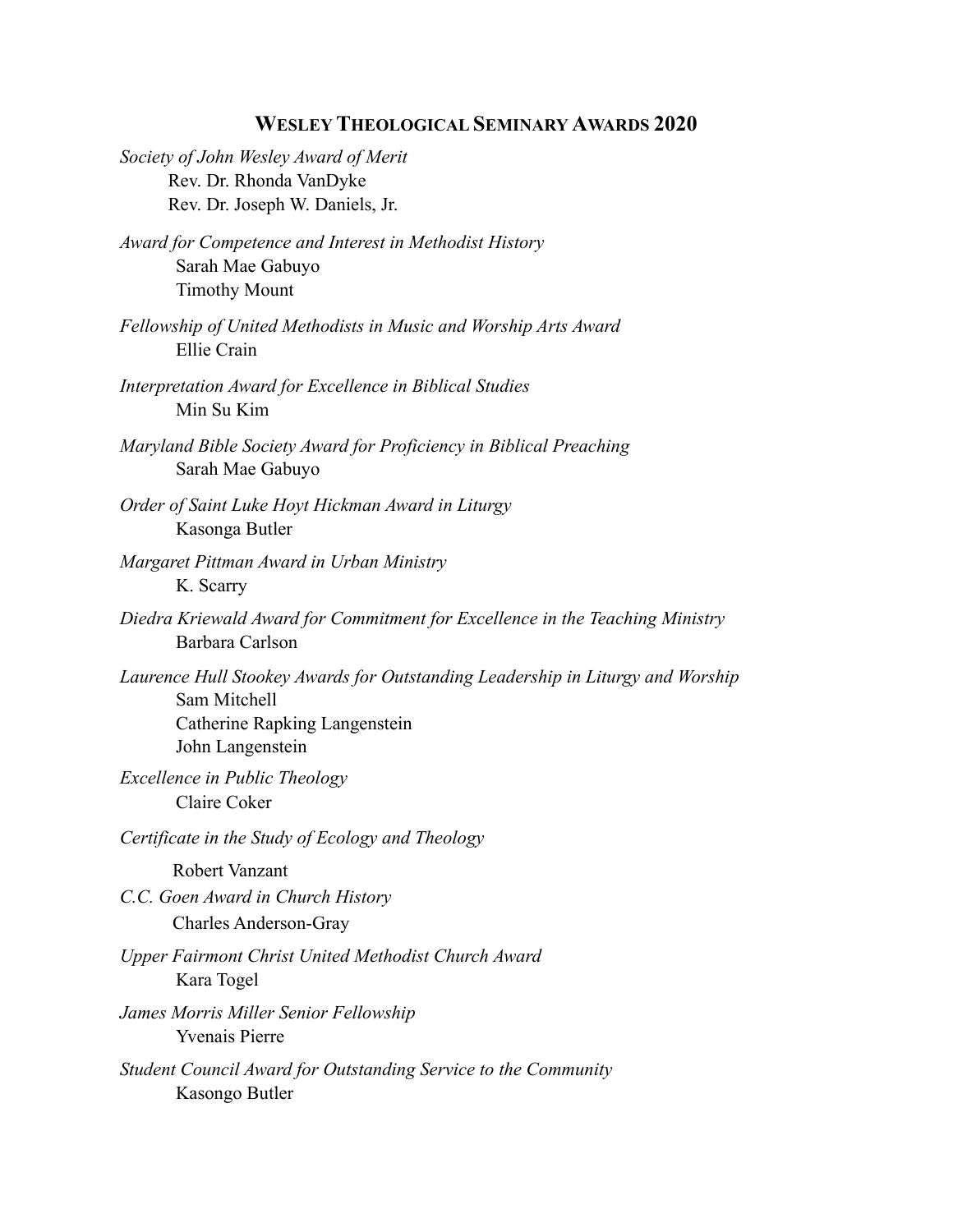#### **2020 Practice in Ministry and Mission Program Sites of Graduating Students**

Charles V. Anderson-Gray *Capital Caring Hospice Services Silver Spring United Methodist Church MD*  Melvin T. Bond *Unity United Methodist Church*  Kasongo Butler *US Rep. Al Lawson Metropolitan AME*  Barbara Page Carlson *Interfaith Hospitality (IHN)*  Nathaniel Choung *Vine Church*  Claire Coker *Covenant Baptist UCC Women's Alliance for Theology, Ethics, and Ritual (WATER)*  Ellie Elizabeth Crain *Project Transformation TN American University United Methodist Campus Ministry*  Tamera Davidson *Inova Mt. Vernon Medical Center, VA*  Sarah Mae Gabuyo *Capitol Hill Methodist Church, Washington DC*  Alicia Grey *Foundry UMC, Washington DC*  Matthew David Grise *First Hyattsville United Methodist Church, MD*  Dionne Therese Hall *Shiloh UMC*  Jamice Amande Holly *Walker Memorial Baptist*  Seong Uk Hong *Accotink-Cana United Methodist Church, VA*  Naylo Terrell Hopkins *Wesley UMC*  Betsy Taylor Hudson *Arcola United Methodist Church Dulles, VA*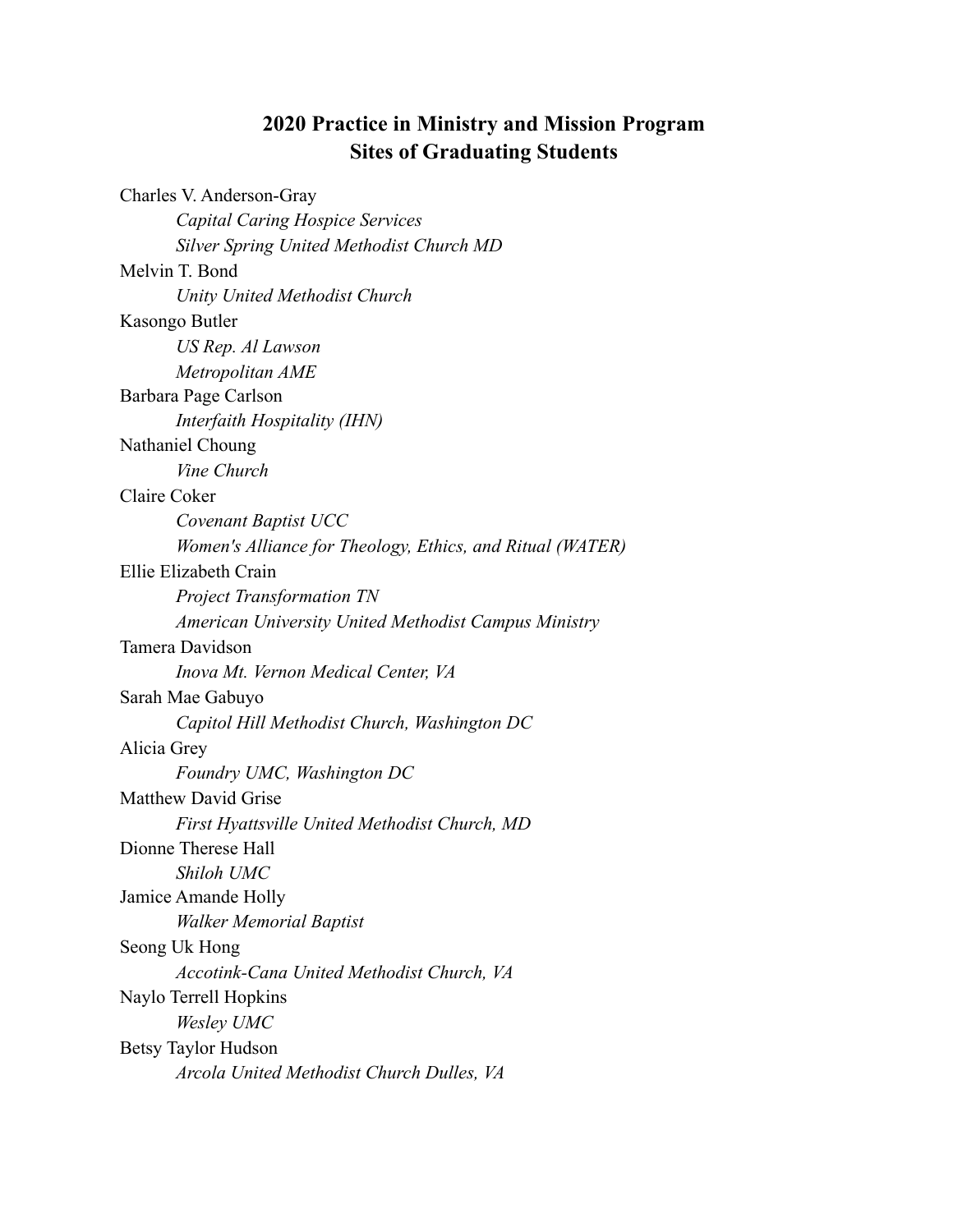| Ilgha Monga Illunga                                        |
|------------------------------------------------------------|
| Palisades Community Church, Washington                     |
| DC St. John's United Methodist Church                      |
| Esther Inuwa                                               |
| General Board of Church and Society                        |
| Ebonie T. Johnson-Cooper                                   |
| Reid Temple AME North, MD (Kingdom Fellowship)             |
| Hyungkyun Kim                                              |
| Korean United Methodist Church Koinonia                    |
| Jared Lorraine                                             |
| Belle Valley Presbyterian & Elmwood Avenue Presbyterian    |
| Churches Franconia United Methodist Church, Alexandria, VA |
| Silver Spring UMC                                          |
| Angela Lovegrove                                           |
| General Board of Church and Society                        |
| Lamarr Parrish McIntyre                                    |
| The Church of the Epiphany                                 |
| Inova Mt. Vernon Medical Center                            |
| Jeremy Means-Koss                                          |
| <b>Wesley Innovation Hub-Emmanuel UMC</b>                  |
| Geitra Jane Mickelson                                      |
| Galilee UMC                                                |
| Samuel James Mitchell                                      |
| Upworth UMC                                                |
| Gloria Jean Montgomery                                     |
| <b>Bellwood UMC/Tipton Extended</b>                        |
| Pamelia Kent Moore                                         |
| Inova Mt. Vernon Medical Center                            |
| <b>Timothy John Mount</b>                                  |
| Araby UMC                                                  |
| DeAnn Lizzie Newhouse                                      |
| Sideling Hill Charge-Knobsville & Fairview UMC             |
| David Guy Norton                                           |
| Westminster United Methodist Church, MD                    |
| ChangGyun Park                                             |
| Thanksgiving Evangelical Church of Washington, DC          |
| <b>Christopher David Pelfrey</b>                           |
| <b>Bel Air UMC</b>                                         |
| Jason Perkowski                                            |
| Faith & Oregon County United Methodist Churches            |